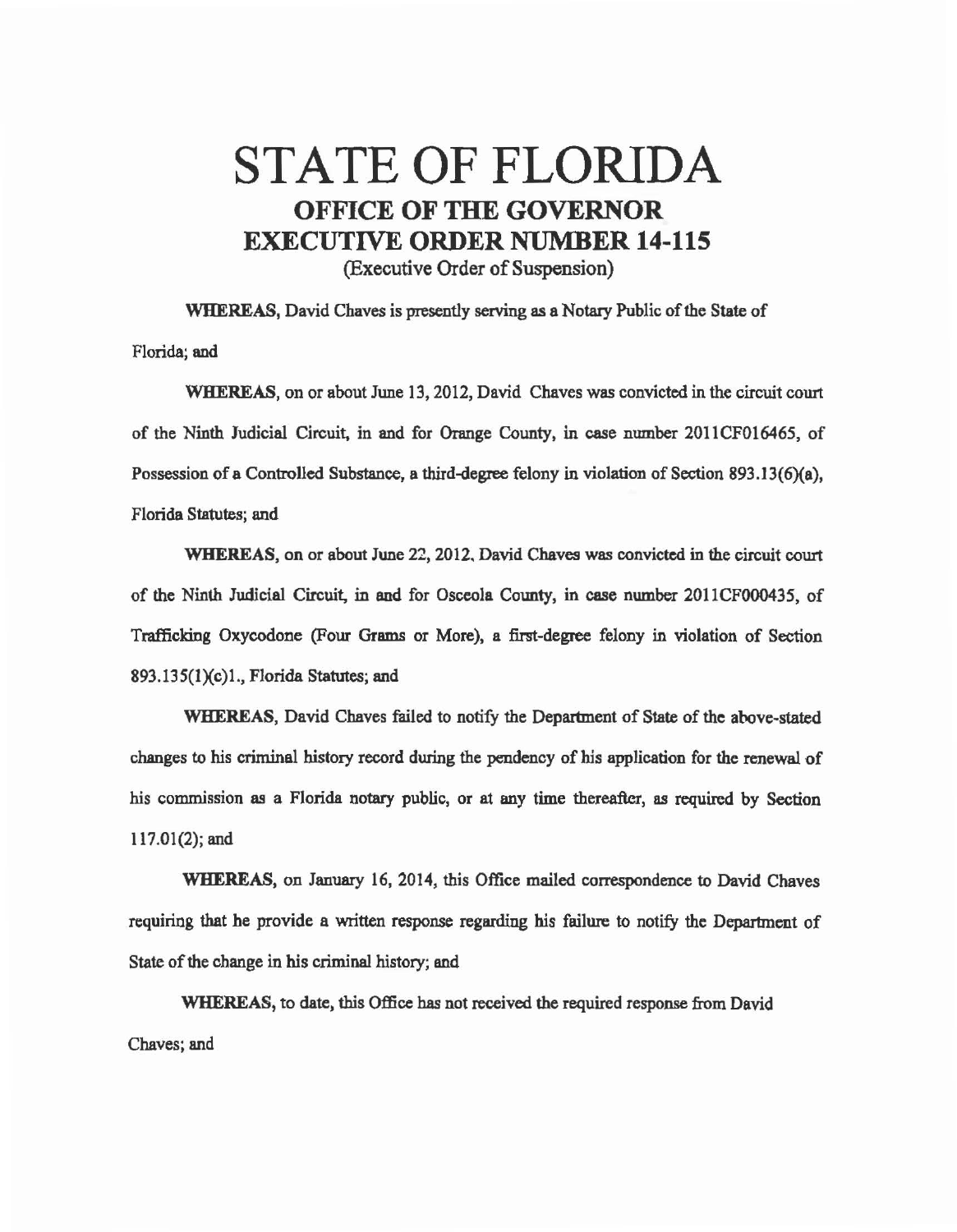WHEREAS, the Governor may suspend an appointed public official from office for the commission of any felony, *as* provided in Article IV, Section 7 of the Florida Constitution; and

WHEREAS, it is in the best interests of the citizens of the State of Florida that David Chaves be immediately suspended from the public office, which he now holds, upon the grounds set forth in this Executive Order;

NOW, THEREFORE, I, RICK SCOTT, Governor of Florida, pursuant to Article IV, Section 7 of the Florida Constitution and Section 117.01(4), Florida Statutes, find and state as follows:

- A. David Chaves is a duly appointed Notary Public of the State of Florida, pursuant to Section 117.01, Florida Statutes.
- B. David Chaves is commissioned es a Florida notary public from July 2, 2012, through July l, 2016.
- C. David Chaves failed to notify the Department of State of the changes to his criminal history record following felony convictions in Orange and Osceola Counties in 2012, *as* required by Section 117.01 (2), Florida Statutes.
- D. David Chaves refused to cooperate or respond to an investigation of notary misconduct by the Executive Office of the Governor, *as* required by Section 1l7,01(4)(c), Florida Statutes.

BEING FULLY ADVISED in the premise, and in accordance with the Florida Constitution and the laws of the State of Florida, this Executive Order is issued:

Section 1. David Chaves is suspended from the public office which he now holds: Notary Public of the State of Florida.